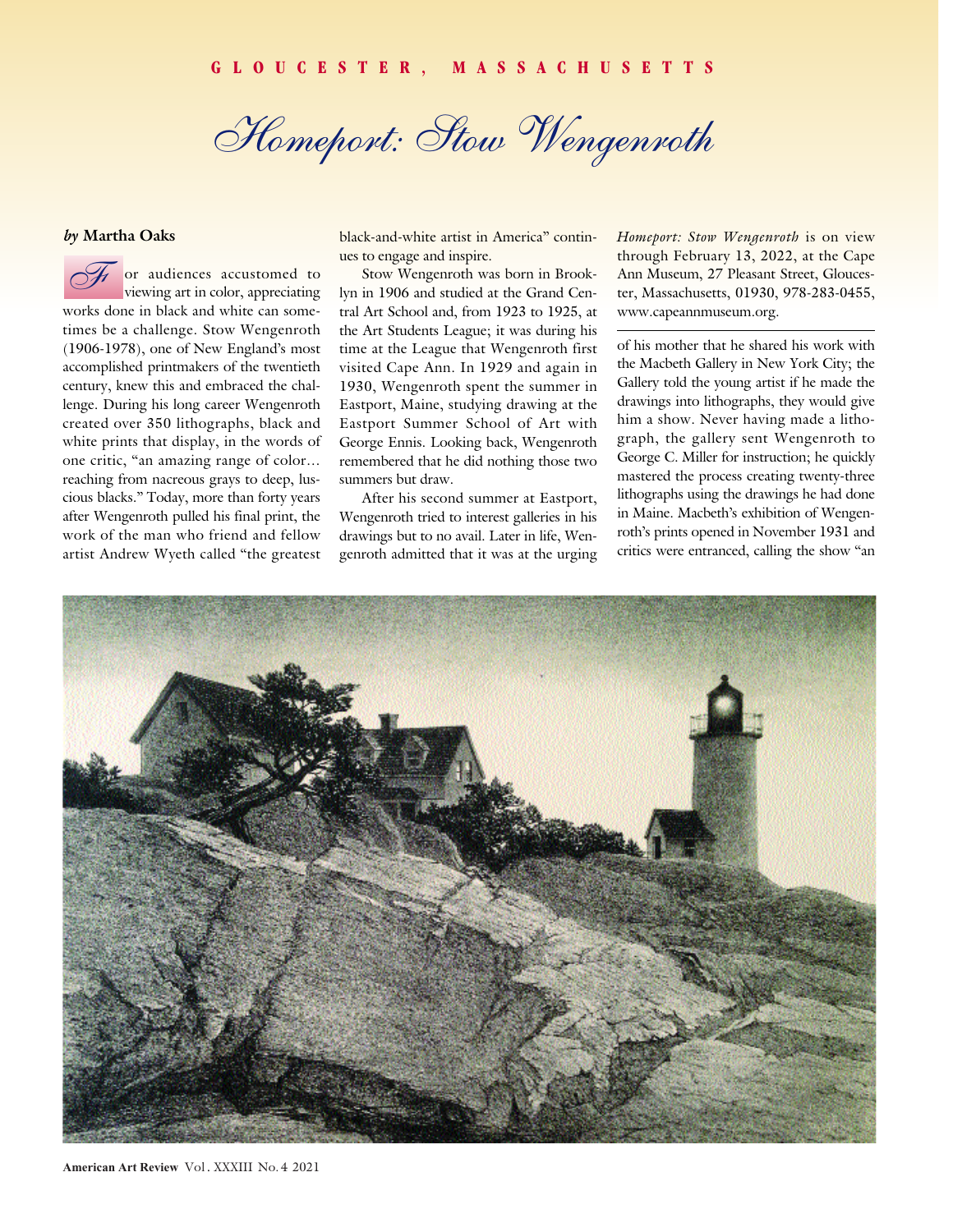

All illustrated images are lithographs on paper, and from the Cape Ann Museum, gift of Robert L. and Elizabeth French, unless otherwise stated.

ABOVE: *Granite Pier, Lanesville, Massachusetts,* 1973, 93/16 x 151/16. RIGHT: *Shipyard, Gloucester, Massachusetts*, 1935, 95/16 x 135/16. LEFT: *Sundown, Annisquam, Massachusetts*, 1973, 1011/16 x 151/2.

event with many shining facets" and the young artist without a "peer in contemporary lithography."

Following his solo exhibition in 1931, Wengenroth worked at perfecting his lithography skills and during the summer of 1934 he returned to Cape Ann, a spot he felt "had more to offer an artist than almost any place." When Macbeth showed his work again in December 1934, views of Rockport and Gloucester hung alongside ones of Maine and critics declared that any notion that the artist's earlier success had been "a flash in the pan" was without merit. "He has kept his footing, solving new problems, improving on the old ones, until today he stands as one of the first representatives in American lithography." The 1934 Macbeth show came on the heels of an ex-



hibit of prints by Rockwell Kent and reviewers were quick to make comparisons between the two men's work. Wengenroth's prints are "…interpretations of the American scene invested with that quality of romanticism which relates him to the Bellows, Kent tradition," one critic wrote.

First introduced to this country in the 1830s, lithography reached the height of its popularity in America during the mid-nineteenth century. When Wengenroth discovered it a century later, it was no longer the medium of choice for the print world, but he was keenly aware of its artistic possibilities. In making a lithograph, Wengenroth began with a drawing made from nature; drawings were done in graphite and painted over in ink using a dry brush. The image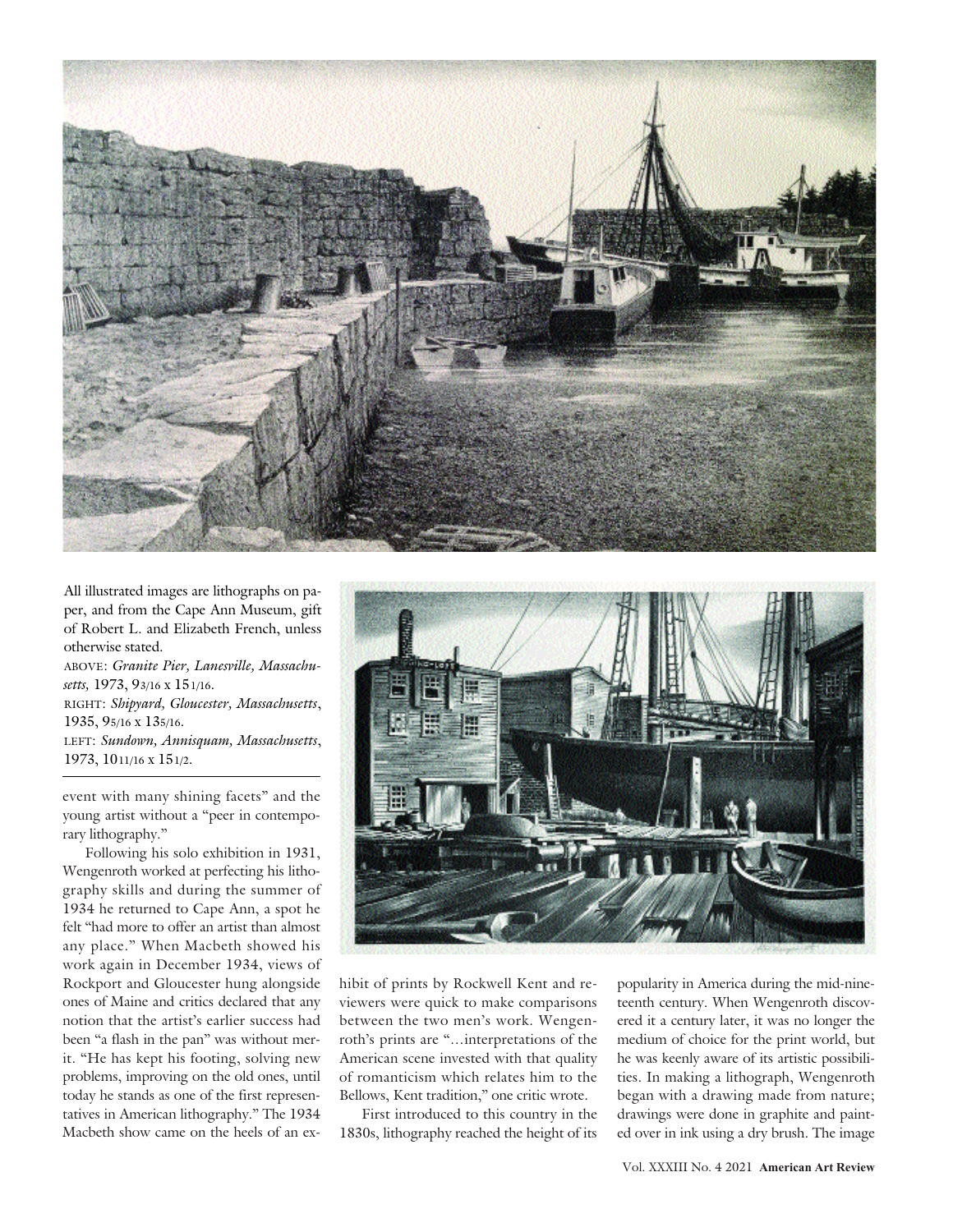



was next transferred to a limestone block using a grease pencil; the stone was bathed in an acid solution and prepared for inking. When ink was next rolled onto the block, it only stuck to the marks made by the grease pencil. Paper was then laid over the stone and run through a press. Wengenroth preferred to use a professional printer for the actual printing process and for many years prided himself on carrying his stones from his studio to the printer on foot.

Wengenroth's earliest lithographs done during the 1930s are characterized by dark, almost foreboding compositions and were printed in small editions ranging from twelve to fifty-four copies. In time, his compositions took on an airiness and lightness and his print runs increased. His imagery also became more faithful to his subject, as he moved away from the sweeping, stylized shapes of his earlier prints. By the late 1930s, his editions would someABOVE: *River House, Annisquam, Massachusetts*, 1974, 91/8 x 15.

LEFT: *Lanesville Harbor, Lanesville, Massachusetts*, 1976, 107/16 x 157/8, Cape Ann Museum.

ABOVE RIGHT: *Eastern Point, Gloucester, Massachusetts*, 1935, 97/16 x 13.

RIGHT: *Evening Train, Wiscasset, Maine*, 1948, 10 x 151/4, Cape Ann Museum, The James Collection, gift of Janet and William Ellery James.

times jump to seventy-five, a sign of the artist's growing confidence and buyers' enthusiasm for his work.

Beginning in the early 1930s, drawings by Wengenroth began appearing as book illustrations. One of the earliest instances was in 1932 when he provided images for a book entitled *Silverpoint,* written by Edith Flack Ackley, to whom he would be married four years later.

As his career advanced, Wengenroth became an important voice advancing the art of lithography. In 1936, Wengenroth's book *Making a Lithograph* was published by Studio Publications as part of their "how to" series. In subsequent years, he went on to write numerous articles on lithography that appeared in *Print Collector's*